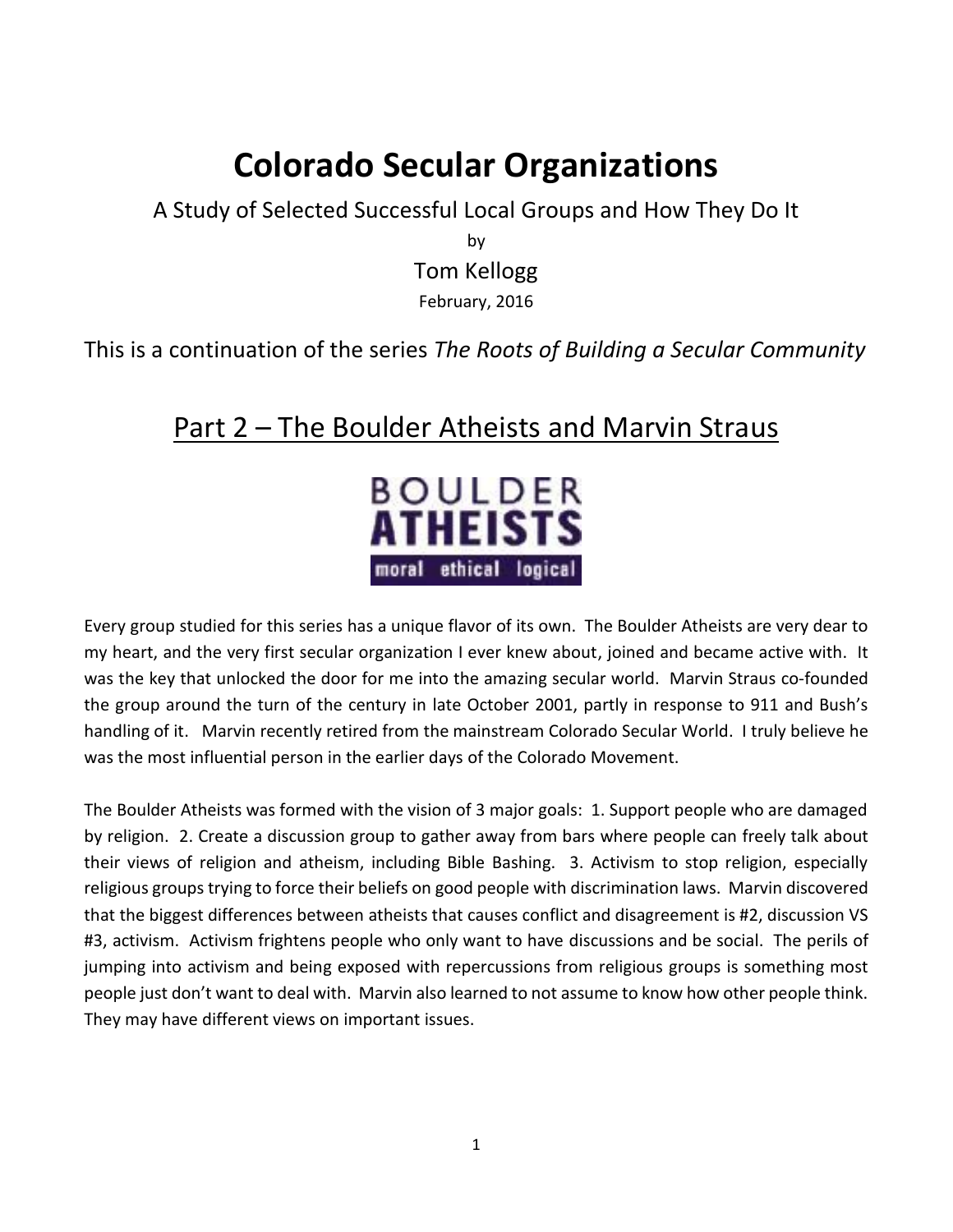When I joined the Boulder Atheists in 2008, it already had a rich history of ups and downs. When the group first started up in 2001, the internet was still an infant, and local groups did not have websites or any form of social media. To announce meetings, Marvin placed a few small ads in the Boulder newspaper for \$100. Somehow, this caught people's attention. The very first meeting attracted 42 people and the group took off. Some of those early members are still with the group. Monthly meetings became the core of the group.



Marvin says that your best friend is a public library. They offer free meeting spaces. The monthly meetings were held in a large meeting room at the main Boulder Public library. To this very day 15 years later, the monthly meetings are still held in the same room. Local speakers give presentations or relevant videos are shown. Sometimes the whole group participates in discussion sessions. Membership dues are quite reasonable, currently around \$40 per year. Other Boulder Atheist events are held all over Boulder and into the neighboring towns.

Marvin is also friends with Becky Hale, the current President of the American Humanist Association, along with Gary Betchan, her husband. They have shared many ideas over the years, especially in the earlier days when they were all pioneers in the secular movement, trying to figure out what to do.

As the group started to grow in the early days, several new regular events were added which are also still going strong. A weekly luncheon has been held every Thursday at 12:30 for many years, and has only changed restaurants a few times. They have been going to the current Mexican restaurant for only about 3 years because the previous one finally closed.

Soon, a board of directors was formed, and a real power struggle began. There were many disagreements as to how the group should be run. A big fight took place about the name of the group. Some people were frightened about belonging to an openly atheist group. They wanted a toned-down name such as freethinkers or secular humanists. Marvin stuck to his guns, because he wanted to make a bold and proud statement about atheism.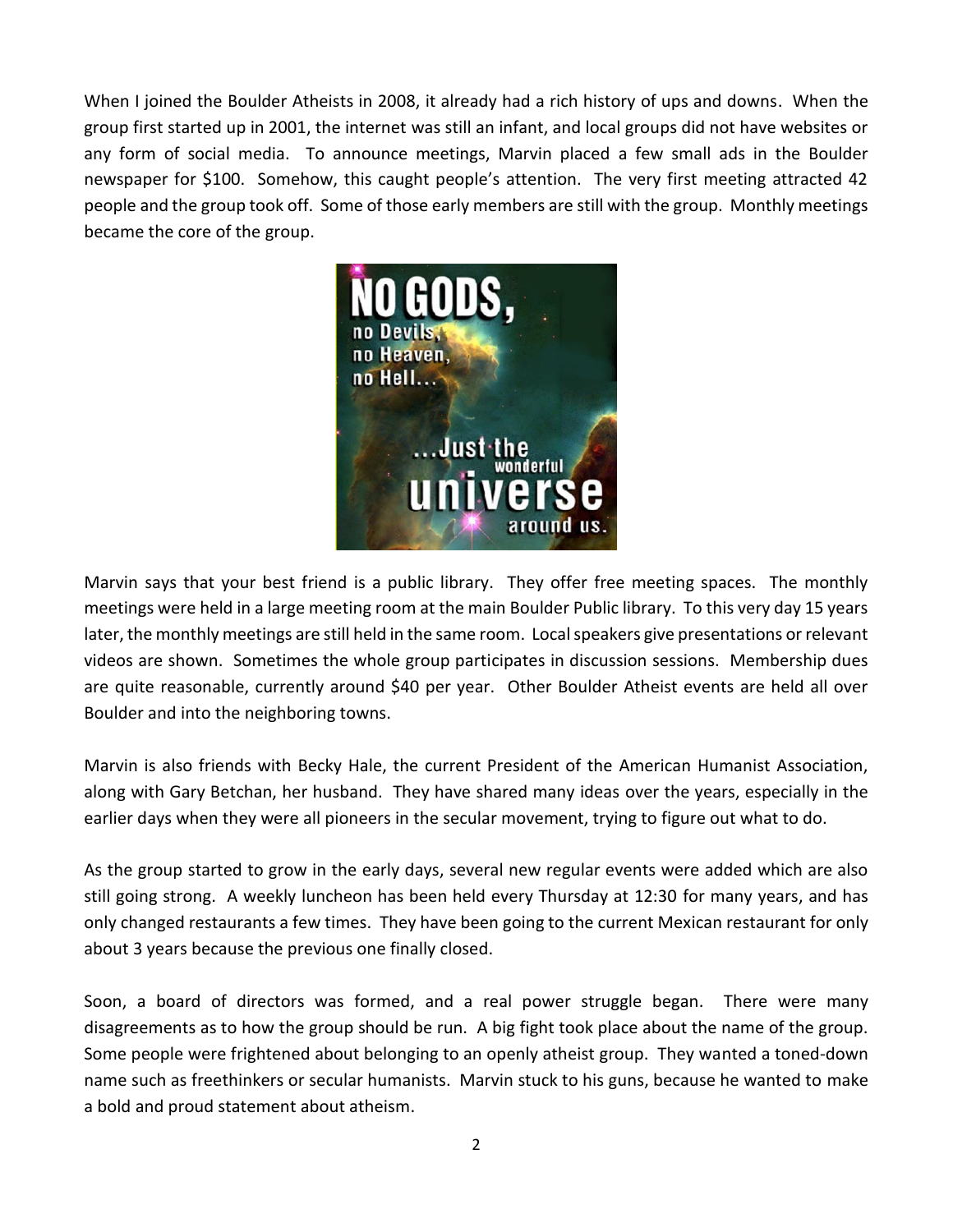There were so many arguments and conflicts while creating the bylaws and structure of the group, Marvin quit. He didn't want to see so much complexity, disagreements and bureaucracy. The group finally imploded and fell apart, so Marvin stepped back in and picked up the pieces. He then ran the group the way he envisioned it to be run in the first place, which is pretty great.

In 2003, the biggest on-going yearly event of the Boulder Atheists started, a booth at the annual Boulder Creek Festival, one of the largest celebrations in Colorado. It has attracted a lot of new members over the years. This 3-day event is held on Memorial Day weekend, and draws around 300,000 people each year. I have volunteered for the booth every year for many years, and even ran it for a few of those. The cost to have a booth is around \$300. The main purpose for being there is to spread the good word of Atheism to passersby, to let other atheists know that we are out there, sign up new members and solicit donations (usually around \$100). It is a big party and tons of fun where we drink beer and socialize with the public. Many interesting conversations take place and we make new friends. There are at least 2 persons in the booth at all times, although usually there are 4 or 5. The more the merrier.



At the festival, no one in the booth is instructed to recite any kind of memorized canned speech (like the religious booths do). Everyone is told to just be themselves with their own version of what atheism is to them. There are a few guidelines, though. Members are told to give out information about atheism and offer handouts on where to find out more about atheism. Members talk about the Boulder Atheists and encourage folks to sign up as members. One important thing that those in the booth are briefed on is to be very positive and courteous to the public and never insult anyone for their beliefs. It is amazing that very few people stopping by are hostile because of their religious beliefs. A few heated discussions do take place with people who believe quite strongly about their religion and God.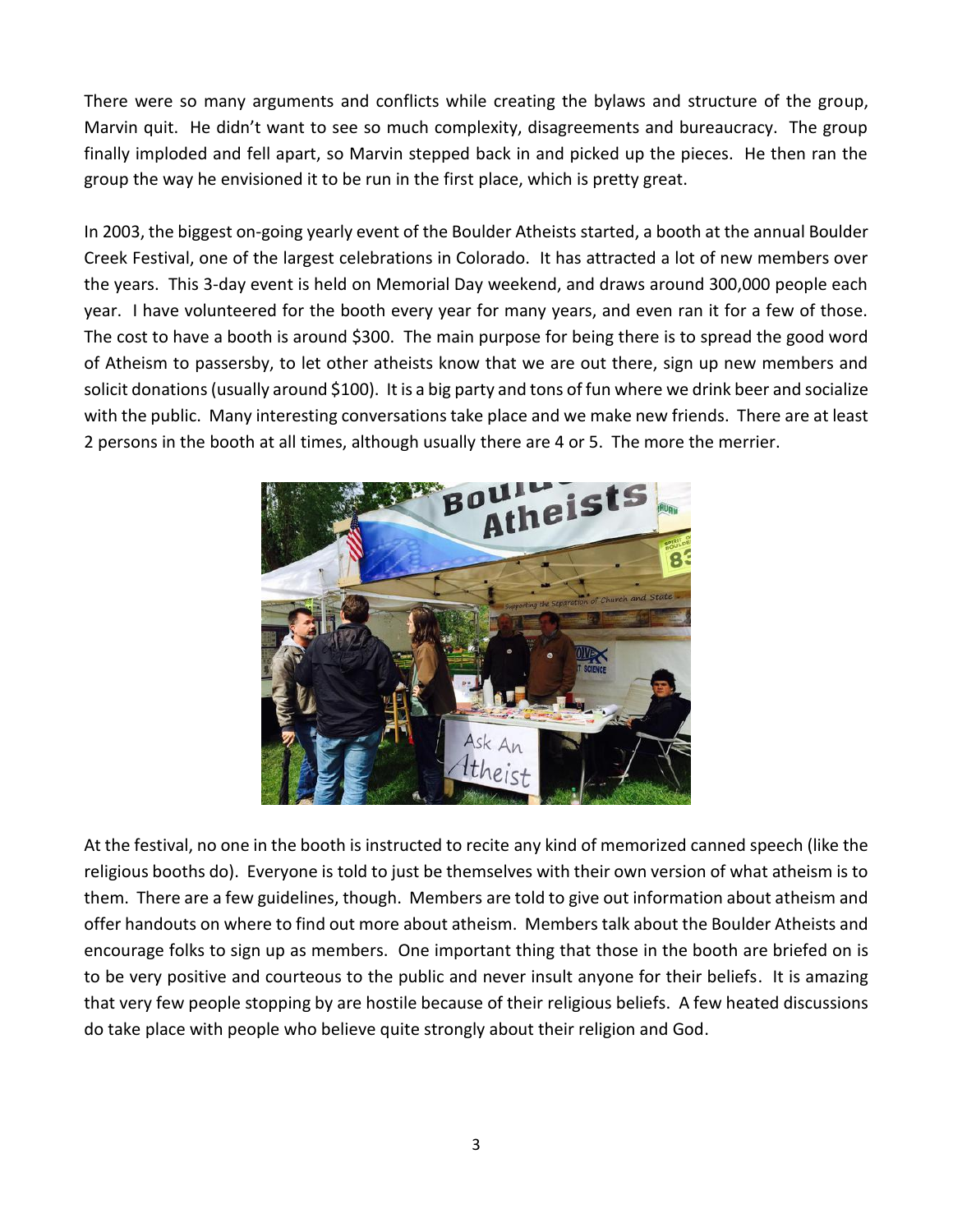The next regular events the Boulder Atheists started in the early days that are still going strong are two annual Solstice parties, one for the winter solstice and one for the summer solstice. In winter, the party can be a potluck at someone's home or a private party at a restaurant. The summer party is always a potluck at a park.



The very first community activism program was to "Adopt a Road". This is a service that many cities and communities offer, so Marvin applied to the City of Boulder, and the group was given a stretch of Baseline Road along one of the busiest routes coming into Boulder from Denver. The city even made two permanent metal signs, one at each end of the designated area that are still there after many years. They say, "Adopt a Road – Boulder Atheists". At least twice a year, a group of members meet there on a Sunday morning to pick up trash, followed by lunch.

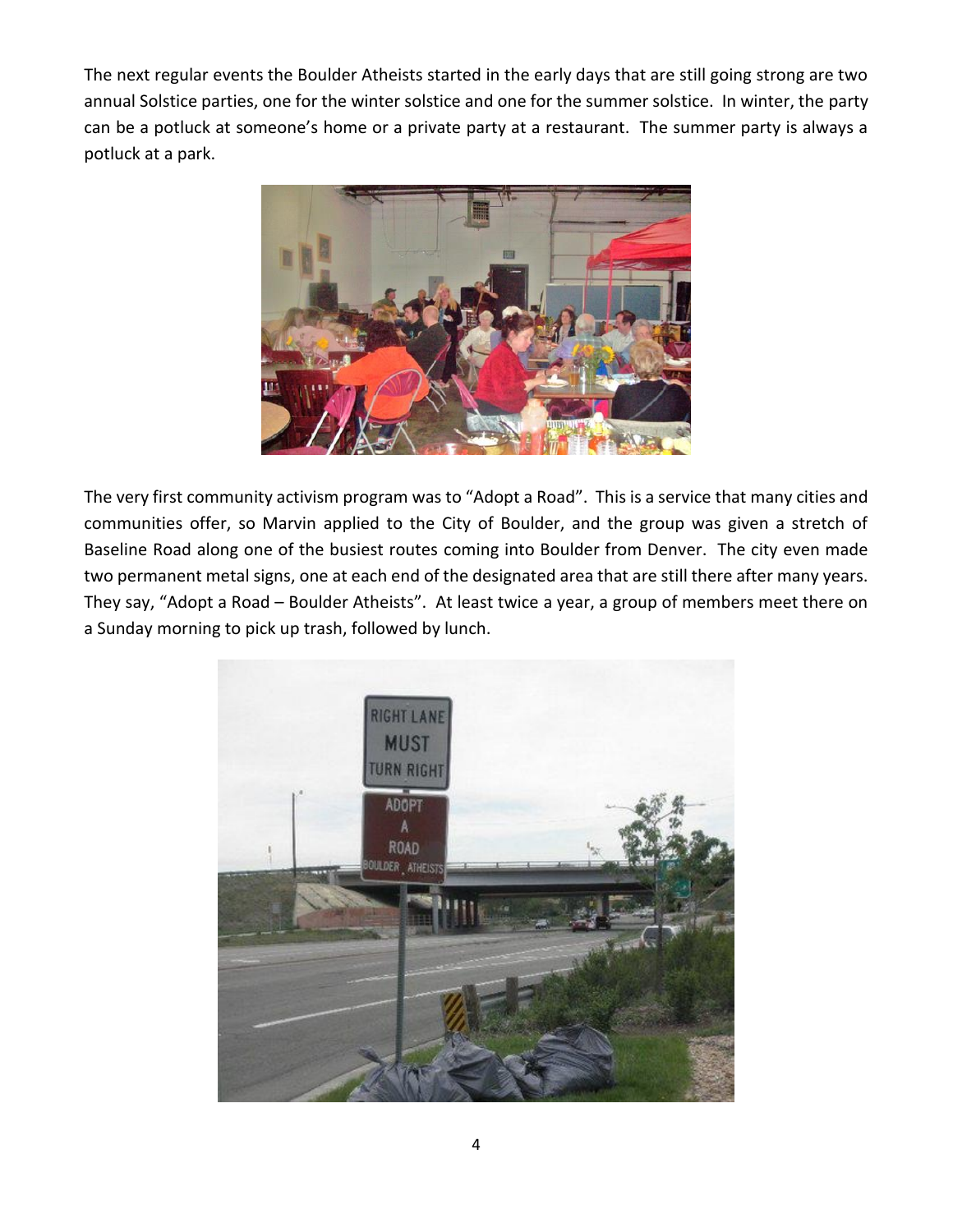In 2004, Marvin was instrumental in creating a video called *The Journey of Life,* which is still available in thousands of libraries across the country. It is about the life of atheists, from beginning to end, and how people lead meaningful, moral and ethical lives without any religion whatsoever.

When I first joined the Boulder Atheists, the events and programs just mentioned were most of what was going on. Soon after that, Meetup.com was first used by the group and things began to change in new directions. The next regular event added was a monthly dinner social at a restaurant. It is always on the 1<sup>st</sup> Tuesday of the month at 7:00 pm, and goes to the same restaurant for a year or two. A second monthly dinner social was recently added on a Friday night at a Chinese Restaurant in Lafayette, a town just East of Boulder.



Meetup opened the door for more events to be added, such as hikes, mountain picnics, talks, watching atheist videos, activism events and more. As I got more and more involved with the Boulder Atheists, it became clear that there was more to the vision and mission of the organization, and it needed to grow. I was elected to the Board of Directors and eventually became the President for a term.

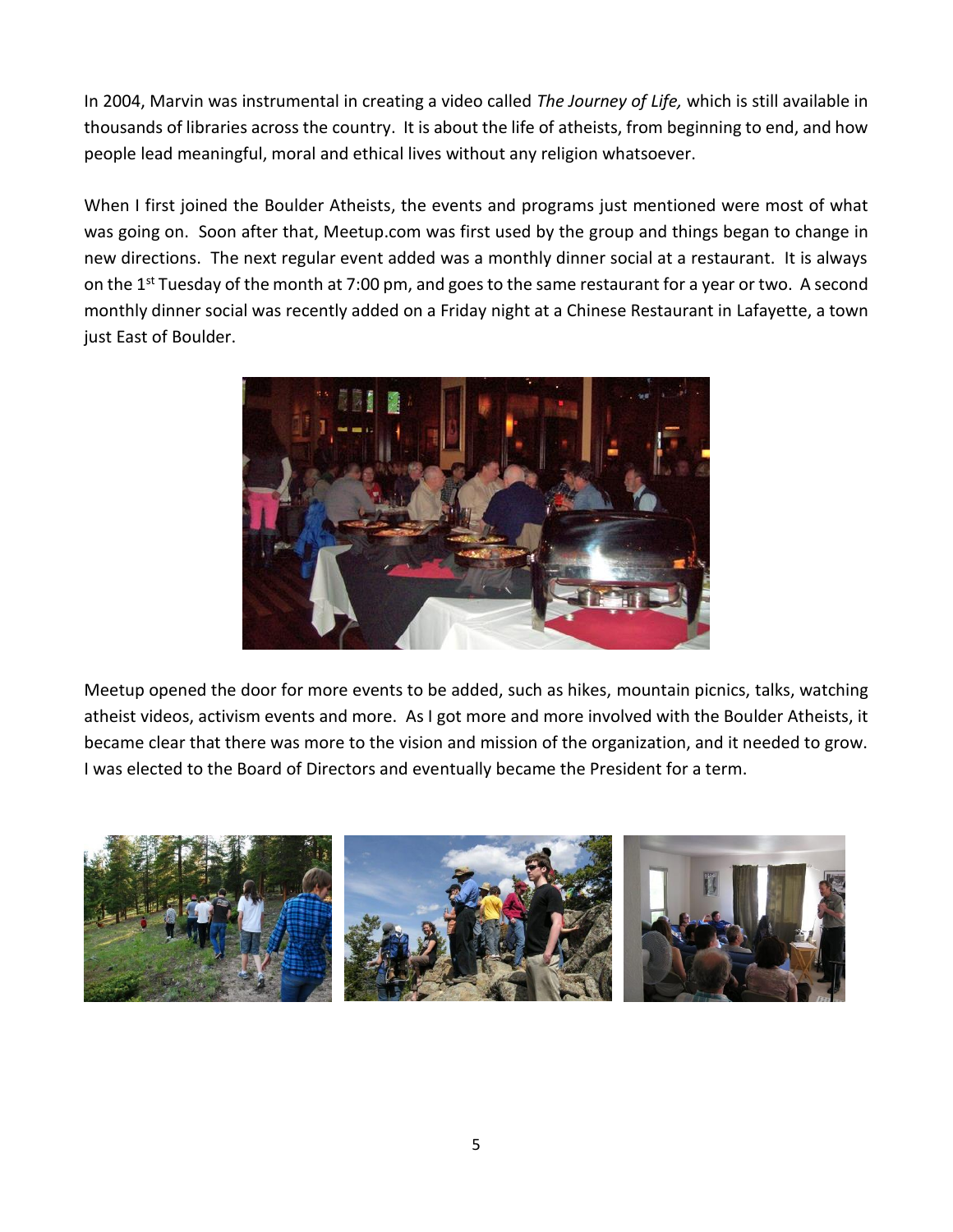One of the Boulder Atheist's missions is to support local student groups in the area. The University of Colorado in Boulder had SSASS (Secular Students and Skeptics Society), which was a chapter of the Secular Student Alliance, a national organization that supports student groups across the country and overseas. The Boulder Atheists networked with SSASS and shared events. They were encouraged to come to our meetings, and we even helped then with donations. One almost unbelievable accomplishment was when the two groups worked together to help bring Richard Dawkins to the University in Boulder for a talk. The event was officially co-hosted by SSASS and the Boulder Atheists for the Richard Dawkins Foundation for Reason and Science.



The biggest problem with student groups it seems, is that members perpetually graduate just as they become the leaders of the group, leaving the younger classmates to start over. Sometimes a group doesn't get going again. Sadly, SSASS fell apart two years ago and is gone. So far, no known secular student groups have appeared on the radar at CU Boulder, but I've heard rumors. One of the goals of the Secular Student Alliance is to help give groups stability and longevity by networking with them and sharing useful information on how to organize and run a student group.

Other members of the Boulder Atheists and I tried and were unsuccessful at getting kids programs off the ground because there was not enough interest by members with children. Other groups have had more success with this. We found that the best way to get kids involved is to make many of the social events family friendly, with activities for the kids. We had to be careful when announcing events on Meetup, so that it didn't seem like the events were just for families with kids, otherwise other members wouldn't go.

Other regular programs were introduced, including more activism events and volunteering for community service work. A few of these programs got going, but the Boulder Atheists are currently more focused on social activities. I still run a monthly event called Alter of the Brewpub. It is a Happy Hour and dinner social that visits a different microbrewery each month. Boulder is a Mecca for Breweries.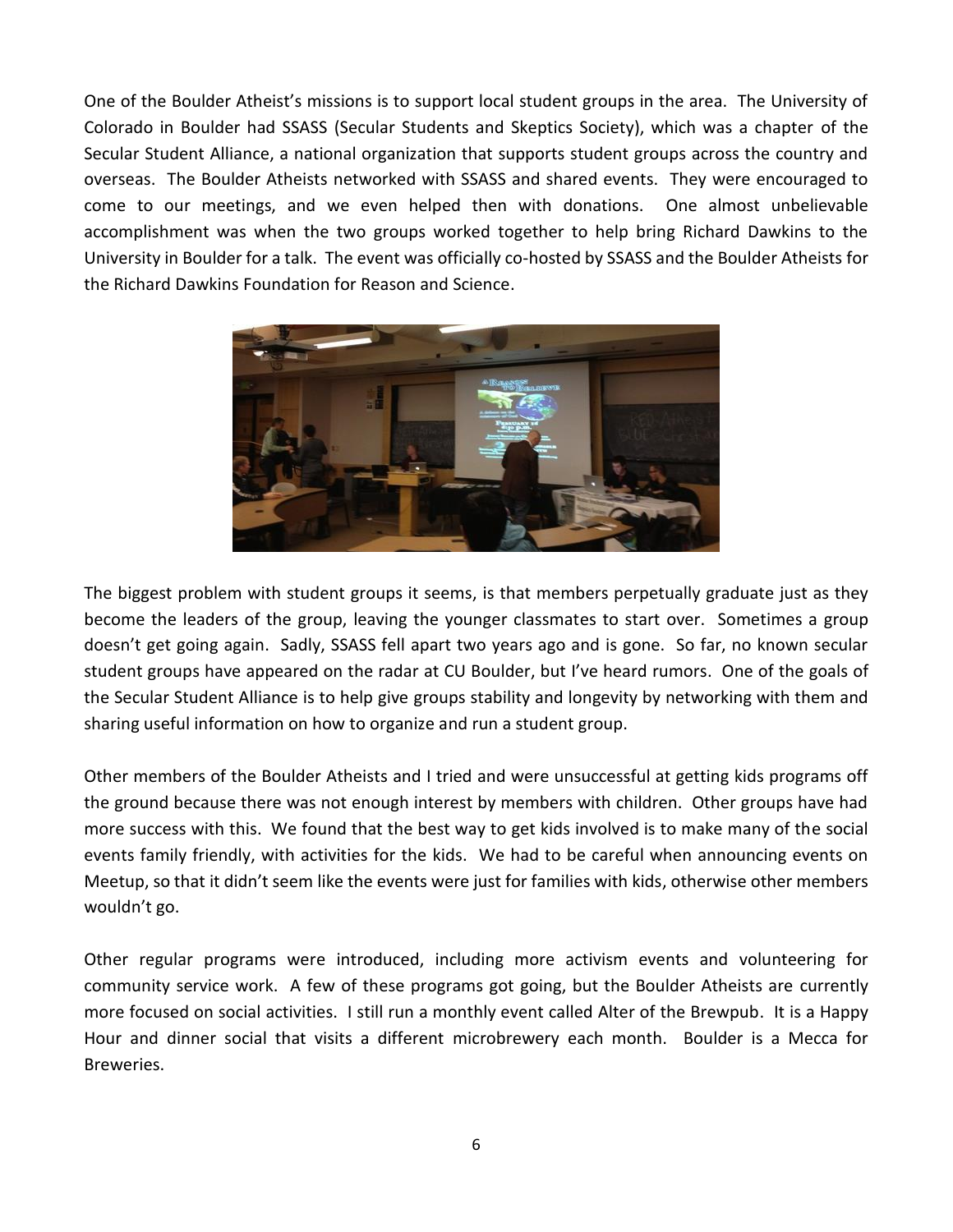Three years ago, right before Christmas, Marvin asked me to participate in an activism event that he thought up and sponsored. He would then write a press release about it to send to all the news media outlets in the Denver area. We drove and walked around some busy streets in Denver looking for people who seemed down on their luck. I gave 10 different people \$100 bills. While I shook their hand, Marvin took pictures. We also handed the person a little note saying that the money was given by atheists who like to help out the community as good citizens. Marvin sent the press release along with the pictures, out to every newspaper, TV and radio station in the area. It talked about how atheists are giving, good, caring and moral folks who are concerned about their fellow humans. Not one of the media outlets contacted Marvin or even mentioned anything about what we did.



Soon after that, Marvin retired from the Colorado secular movement, and moved to the Oregon coast near Newport. Well, it didn't take him long to start the very first secular group in Newport, called the Newport Non-Believers. The group has around 70 members, and 30 or so folks show up to meetings.

My family and I moved to a Denver suburb several years ago, so it is now difficult to get to Boulder very often. Virgil Anderson is the current President and doing a great job. He wants to introduce more activism programs. Before Virgil, James Barron was the President, and before that it was me. Russ Holsclaw, a long-time board member is the Secretary/Treasurer, and is very active with organizing and running events.

A recent accomplishment of the Boulder Atheists was to participate in a documentary film on different beliefs and religions for elementary and middle school students. The group got to represent the Atheist point of view and collaborated together to come up with a good presentation. Michelle Iterate was the narrator of the atheist segment, and gave the best performance of all.